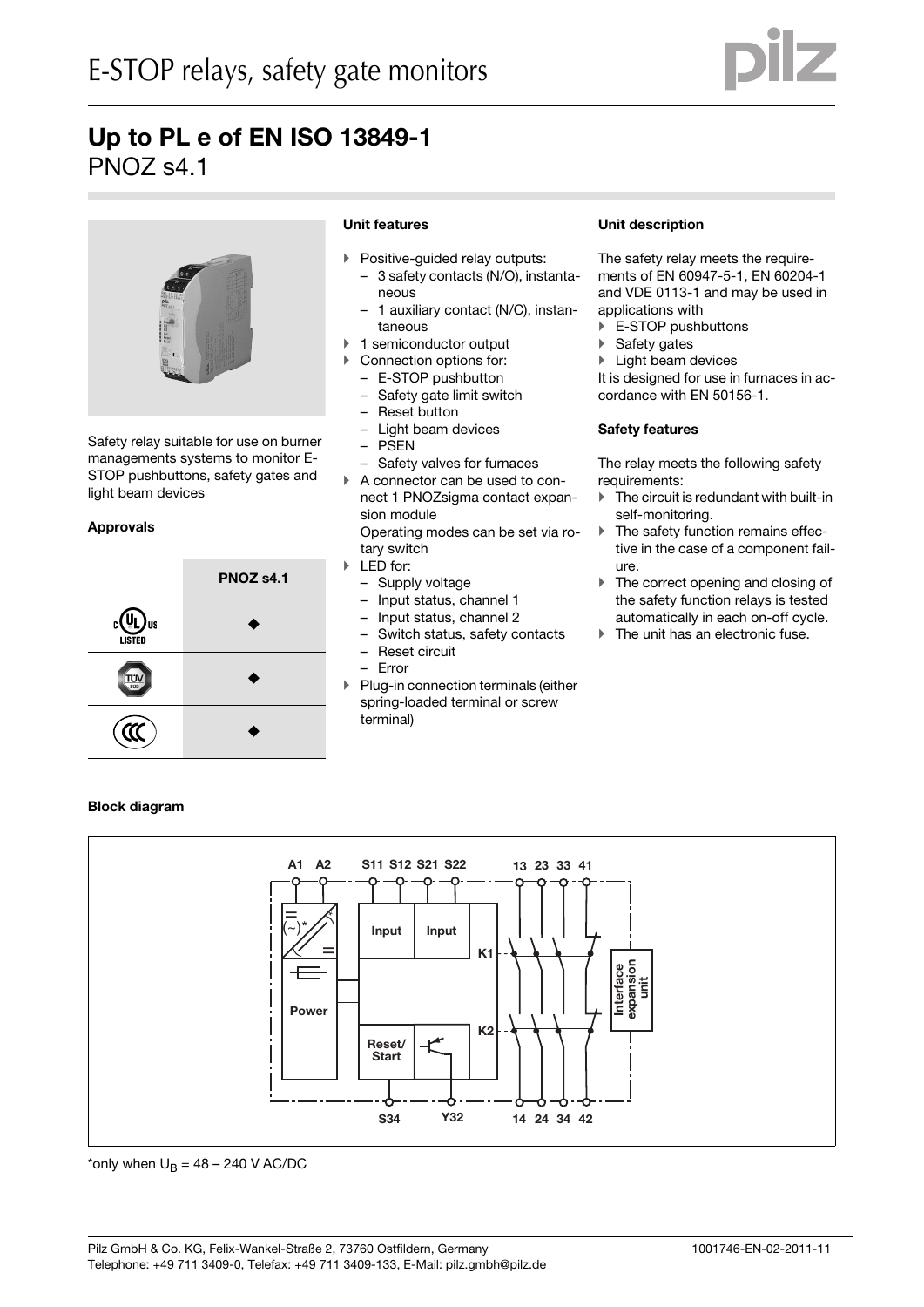## **Function description**

- **Funktion**: no redundancy in the input circuit, earth faults in the reset and input circuit are detected.
- $\blacktriangleright$  Dual-channel operation without detection of shorts across contacts: redundant input circuit, detects
	- earth faults in the reset and input circuit,
- short circuits in the input circuit and, with a monitored reset, in the reset circuit too.<br>**Dual-channel operation with detec-**
- tion of shorts across contacts: redundant input circuit, detects
	- earth faults in the reset and input circuit,
- short circuits in the input circuit and, with a monitored reset, in the reset circuit too,
- shorts between contacts in the input circuit.
- Automatic start: Unit is active once
- the input circuit has been closed.<br>Manual reset: Unit is active once the input circuit is closed and then the reset circuit is closed.
- $\blacktriangleright$  Monitored reset with falling edge: Unit is active once
	- the input circuit is closed and then the reset circuit is closed and opened again.
	- the reset circuit is closed and then opened again once the input circuit is closed.
- Monitored reset with rising edge: Unit is active once the input circuit is closed and once the reset circuit is closed after the waiting period has elapsed (see technical details).
- Reset with start-up test: The unit checks whether safety gates that are closed are opened and then closed again when supply voltage is applied.
- Increase in the number of available instantaneous safety contacts by connecting contact expander modules or external contactors/relays; A connector can be used to connect 1 PNOZsigma contact expander module.

## **Timing diagram**



### **Key**

- Power: Supply voltage
- Reset/start: Reset circuit S34 S34
- ▶ Input: Input circuits S11-S12, S21-S22
- Output safe: Safety contacts 13-14, 23-24, 33-34
- ▶ Output aux: Auxiliary contacts 41-42

## **Wiring**

## Please note:

- **Information given in the "Technical** details" must be followed.
- ▶ Outputs 13-14, 23-24, 33-34 are safety contacts, output 41-42 is an auxiliary contact (e.g. for display).
- To prevent contact welding, a fuse should be connected before the output contacts (see technical details).
- Out semi: Semiconductor output Y32
- : Automatic reset
- : Manual reset
- : Monitored reset with rising edge
- ▶ ④: Monitored reset with falling edge
- a: Input circuit closes before reset circuit
- Calculation of the max. cable runs l max in the input circuit:

$$
I_{\text{max}} = \frac{R_{\text{lmax}}}{R_1 / \text{km}}
$$

 $R_{\text{lmax}}$  = max. overall cable resistance (see technical details)  $R_l$ /km = cable resistance/km

 Use copper wire that can withstand 60/75 °C.

- b: Reset circuit closes before input circuit
- $t_1$ : Switch-on delay
- t<sub>2</sub>: Delay-on de-energisation
- $t_3$ : Waiting period
- $t_4$ : Waiting period reset circuit was closed
- Sufficient fuse protection must be provided on all output contacts with capacitive and inductive loads.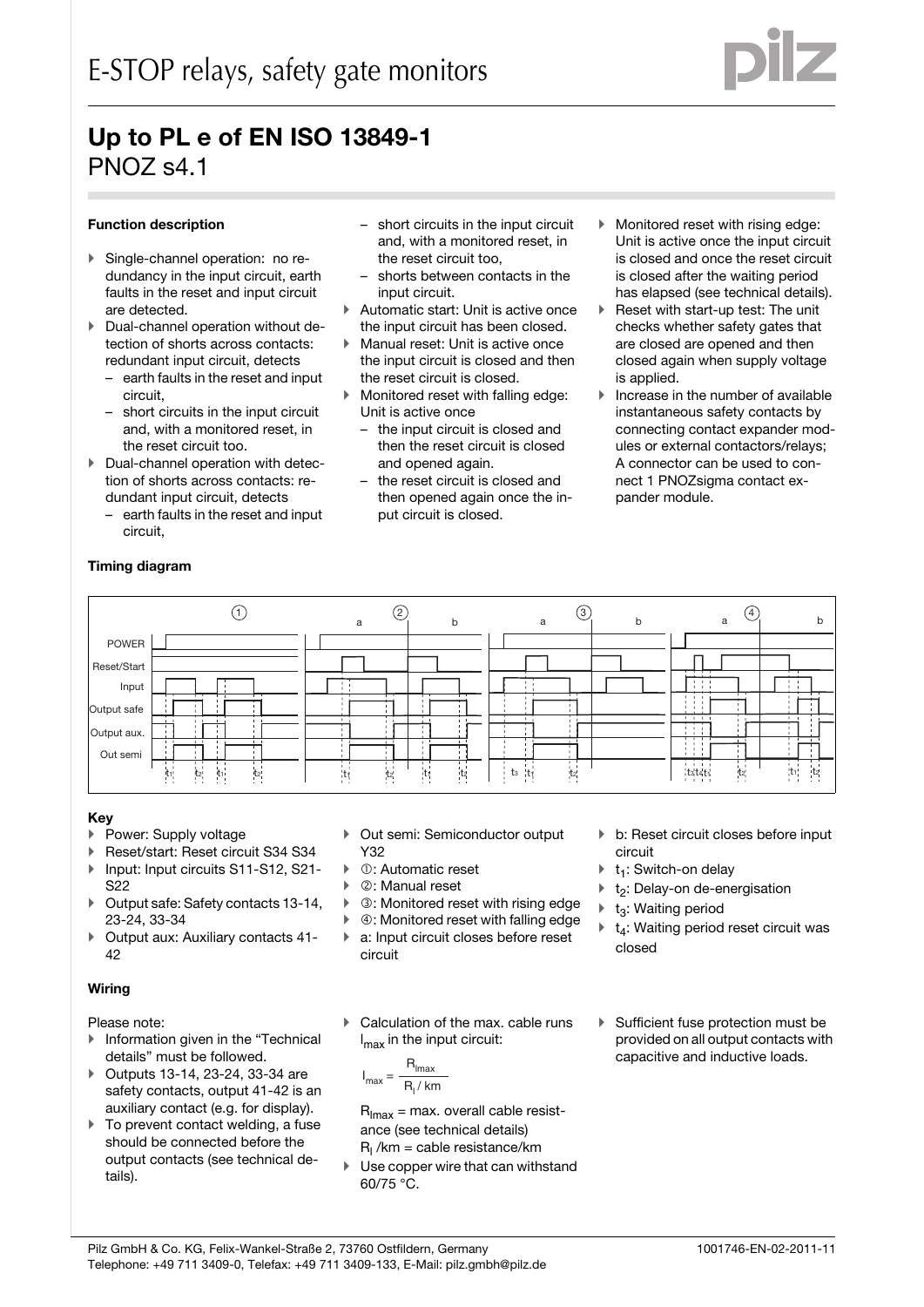

## **Preparing for operation**

## ▶ Supply voltage

| Supply voltage | AC                          | DC                |
|----------------|-----------------------------|-------------------|
|                | A1<br>A2<br><b>S21</b><br>= | A1<br>$L+$<br>A2' |

### $\blacktriangleright$  Input circuit

| Input circuit                                                                                                                   | Single-channel<br>Dual-channel                      |                                                                       |
|---------------------------------------------------------------------------------------------------------------------------------|-----------------------------------------------------|-----------------------------------------------------------------------|
| E-STOP<br>without detection of shorts across con-<br>tacts                                                                      | $S^1$ $F_1$<br>$$11$ $\circ$<br>S12<br><b>S22 C</b> | S11<br>S12C<br>S220                                                   |
| E-STOP<br>with detection of shorts across contacts                                                                              |                                                     | S <sub>1</sub><br>S11<br>S <sub>21</sub><br>S22 <sup>(</sup><br>S12 0 |
| Safety gate<br>without detection of shorts across con-<br>tacts                                                                 | S1<br>$S11 \n\zeta$<br>S12<br>S22 C                 | 1⇒<br>$$11$ $\circ$<br>S1<br>S2<br>S12<br>S22                         |
| Safety gate<br>with detection of shorts across contacts                                                                         |                                                     | ?⇒<br>S11<br>S1<br>S2<br>S12<br>S21<br><b>S22</b>                     |
| Light beam device or safety switch with<br>detection of shorts across contacts via<br><b>ESPE</b><br>(only when $U_B = 24$ VDC) |                                                     | <b>24 V DC</b><br>гÒ А2<br>S12C<br>S220<br><b>GND</b>                 |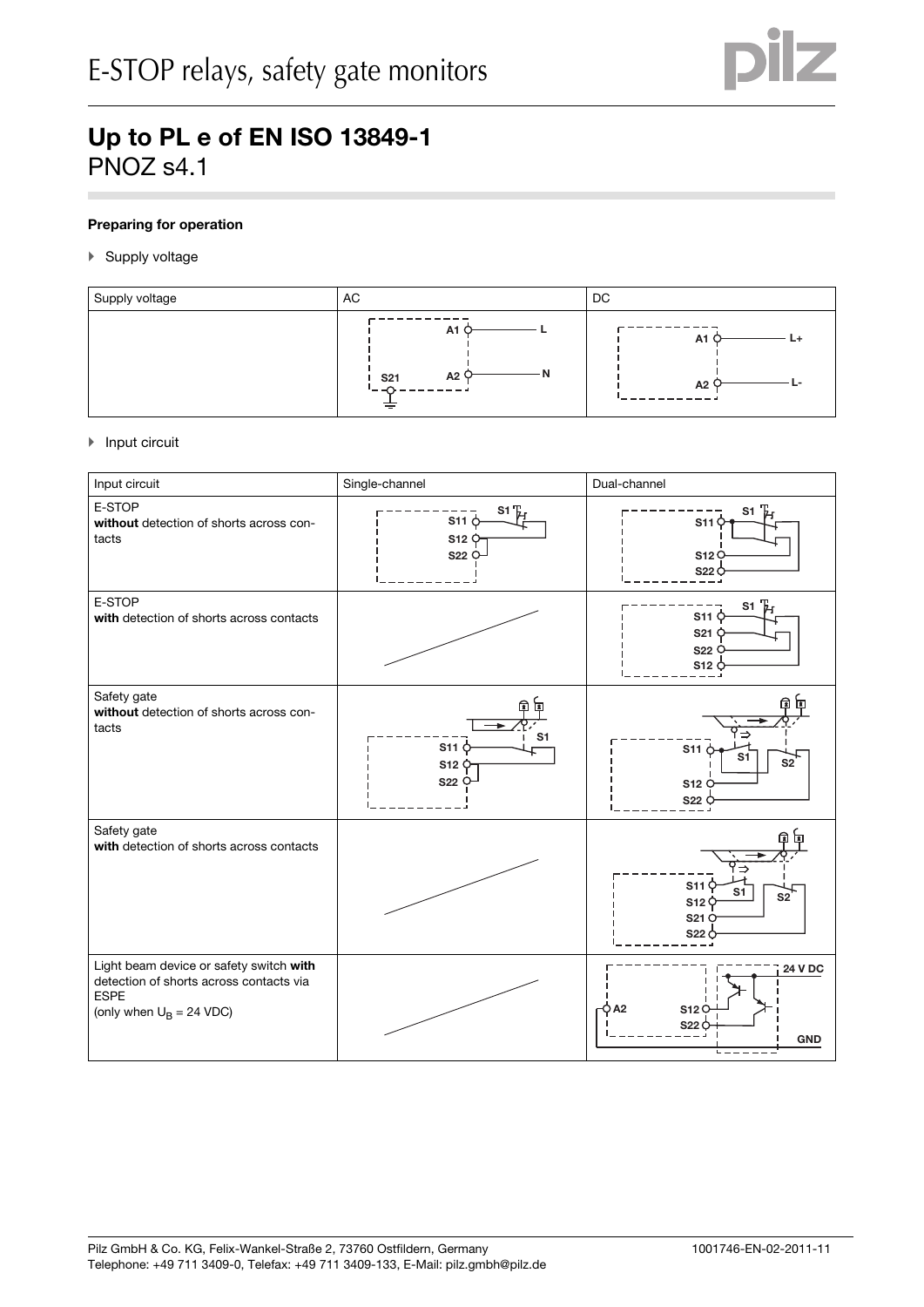

## Reset circuit/feedback loop



## Semiconductor output



### $\blacktriangleright$  Key



### $I$ **INFORMATION**

If a base unit and a contact expansion module from the PNOZsigma range are linked via the connector, no additional wiring is necessary.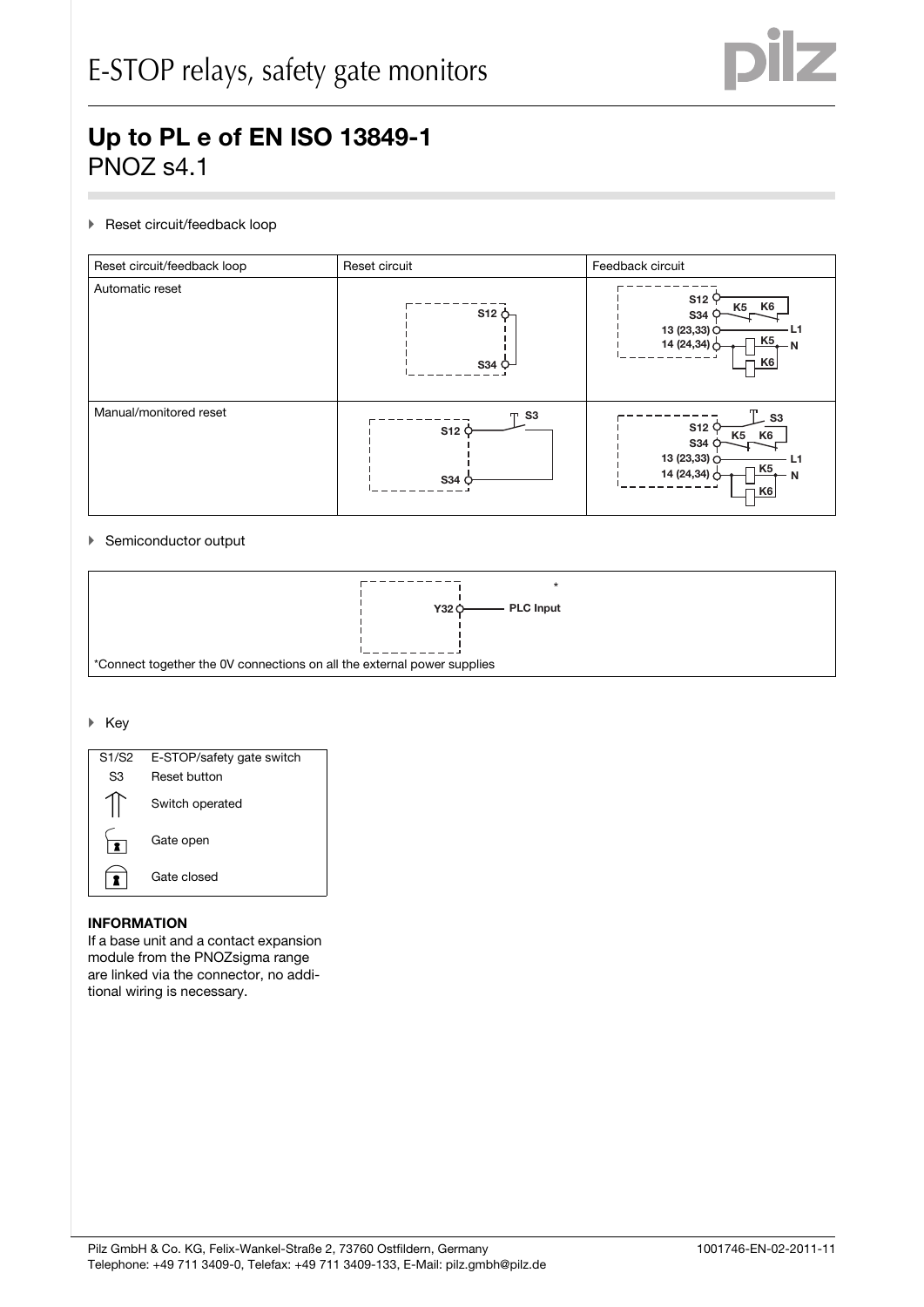## **Terminal configuration**



## **Installation**

## Install base unit without contact ex**pander module:**

 $\blacktriangleright$  Ensure that the plug terminator is inserted at the side of the unit.

## **Connect base unit and PNOZsigma contact expander module:**

- $\blacktriangleright$  Remove the plug terminator at the side of the base unit and at the contact expander module.
- Connect the base unit and the contact expander module to the supplied connector before mounting the units to the DIN rail.

## **Installation in control cabinet**

- ▶ The safety relay should be installed in a control cabinet with a protection type of at least IP54.
- Use the notch on the rear of the unit to attach it to a DIN rail (35 mm).
- When installed vertically: Secure the unit by using a fixing element (e.g. retaining brakket or end angle).
- Push the unit upwards or downwards before lifting it from the DIN rail.

## **Dimensions**



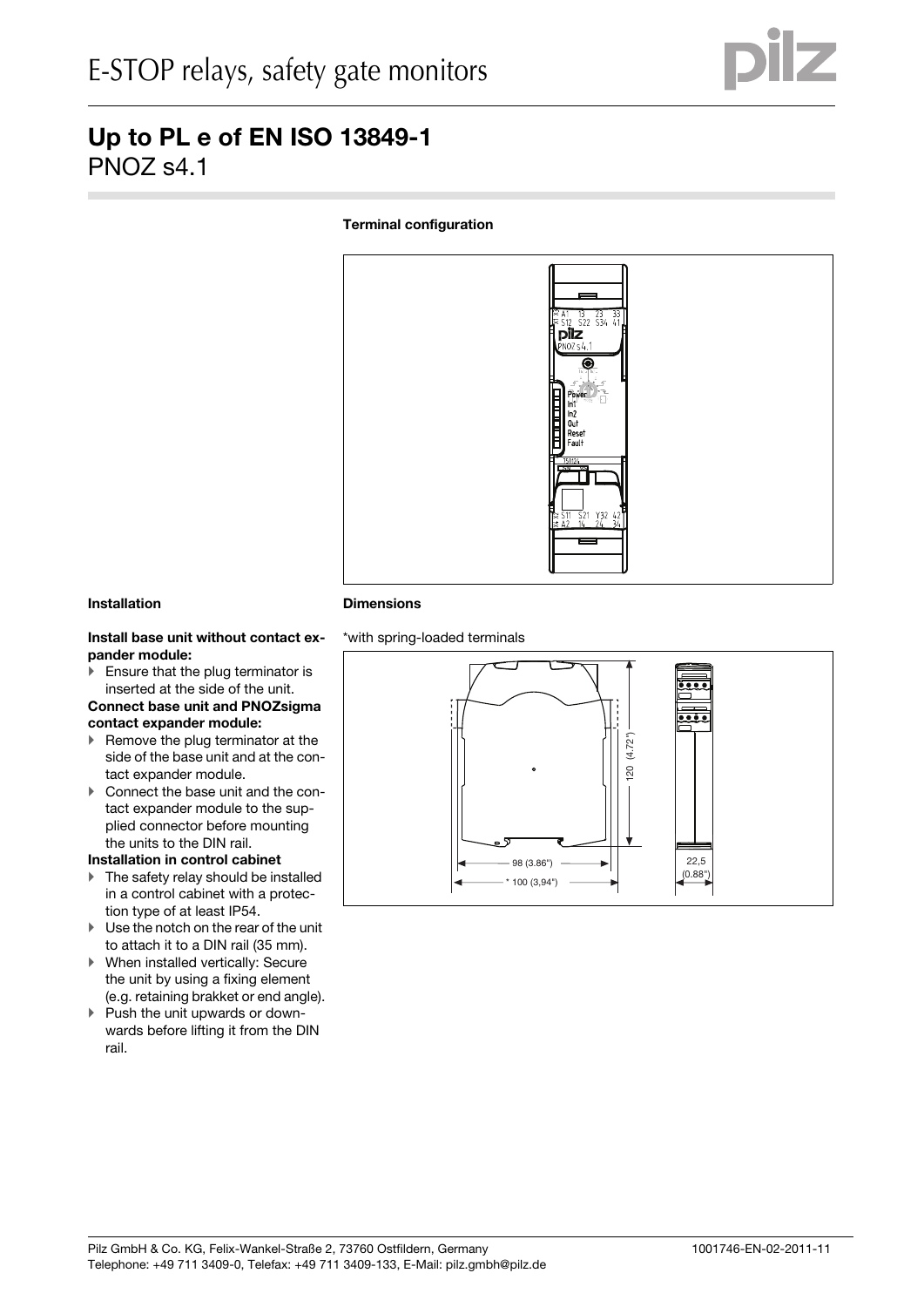

## **Notice**

This data sheet is only intended for use during configuration. Please refer to the operating manual for installation and operation.

### **Service life graph**

The service life graphs indicate the number of cycles from which failures due to wear must be expected. The wear is mainly caused by the electrical load; the mechanical load is negligible.



### Example

- ▶ Inductive load: 0,2 A
- Utilisation category: AC15
- ▶ Contact service life: 1,000,000 cycles

Provided the application requires fewer than 1,000,000 cycles, the PFH value (see technical details) can be used in the calculation.

To increase the service life, sufficient spark suppression must be provided on all output contacts. With capacitive loads, any power surges that occur must be noted. With contactors, use freewheel diodes for spark suppression. Technical details PNOZSigma and the contract of the contract of the contract of the contract of the contract of the contract of the contract of the contract of the contract of the contract of the contract of the cont

### **Technical details**

| <b>Electrical data</b>              |                           |
|-------------------------------------|---------------------------|
| Supply voltage                      |                           |
| Supply voltage $U_B$ DC             | 24 V                      |
| Supply voltage U <sub>B</sub> AC/DC | 48 - 240 V                |
| Voltage tolerance                   | $-15 \% / +10 \%$         |
| Power consumption at $U_R$ AC       | 5.0 VA No. 750154, 751154 |
| Power consumption at $U_R$ DC       | 2.5W                      |
| Frequency range AC                  | 50 - 60 Hz                |
| Residual ripple DC                  | 20 %, 160 %               |
| Voltage and current at              |                           |
| Input circuit DC: 24.0 V            | 50.0 mA                   |
| Reset circuit DC: 24.0 V            | 50.0 mA                   |
| Feedback loop DC: 24.0 V            | 50.0 mA                   |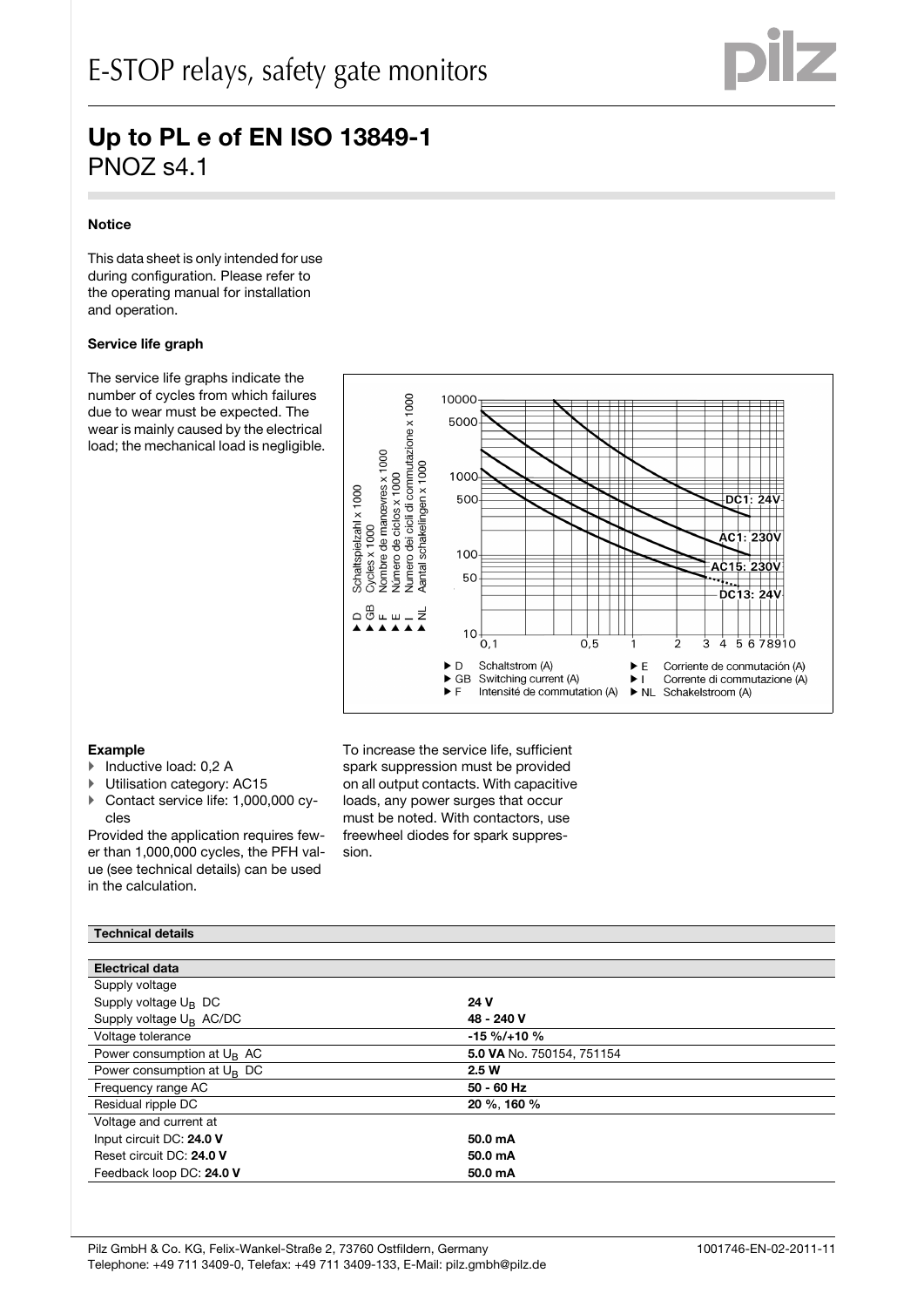

| <b>Electrical data</b>                                                                 |                                                                    |
|----------------------------------------------------------------------------------------|--------------------------------------------------------------------|
| Number of output contacts                                                              |                                                                    |
| Safety contacts (S) instantaneous:                                                     | 3                                                                  |
| Auxiliary contacts (N/C):                                                              | 1                                                                  |
| Utilisation category in accordance with EN 60947-4-1                                   |                                                                    |
| Safety contacts: AC1 at 240 V                                                          | I <sub>min</sub> : 0.01 A,I <sub>max</sub> : 1.5 A                 |
|                                                                                        | $P_{max}$ : 375 VA                                                 |
| Safety contacts: DC1 at 24 V                                                           | I <sub>min</sub> : <b>0.01 A</b> , I <sub>max</sub> : <b>6.0 A</b> |
|                                                                                        | $P_{max}$ : 150 W                                                  |
| Auxiliary contacts: AC1 at 240 V                                                       | $I_{\text{min}}$ : 0.01 A , $I_{\text{max}}$ : 1.5 A               |
|                                                                                        | $P_{max}$ : 375 VA                                                 |
| Auxiliary contacts: DC1 at 24 V                                                        | $I_{min}$ : 0.01 A, $I_{max}$ : 6.0 A                              |
|                                                                                        | $P_{\text{max}}$ : 150 W                                           |
| Utilisation category in accordance with EN 60947-5-1                                   |                                                                    |
| Safety contacts: AC15 at 230 V                                                         | $I_{max}$ : 0.6 A                                                  |
| Safety contacts: DC13 at 24 V (6 cycles/min)                                           | $I_{max}$ : 0.4 A                                                  |
| Auxiliary contacts: AC15 at 230 V                                                      | $I_{max}$ : 0.6 A                                                  |
| Auxiliary contacts: DC13 at 24 V (6 cycles/min)                                        | $I_{\text{max}}$ : 0.4 A                                           |
| Contact material                                                                       | AgCuNi + 0.2 µm Au                                                 |
| External contact fuse protection ( $I_K = 1$ kA) to <b>EN 60947-5-1</b>                |                                                                    |
| Blow-out fuse, quick                                                                   |                                                                    |
| Safety contacts:                                                                       | 6 A                                                                |
| Auxiliary contacts:                                                                    | 6 A                                                                |
| Blow-out fuse, slow                                                                    |                                                                    |
| Safety contacts:                                                                       | 4 A                                                                |
| Auxiliary contacts:                                                                    | 4A                                                                 |
| Circuit breaker 24 VAC/DC, characteristic B/C                                          |                                                                    |
| Safety contacts:                                                                       | 4 A                                                                |
| Auxiliary contacts:                                                                    | 4 A                                                                |
|                                                                                        |                                                                    |
| Semiconductor outputs (short circuit proof)                                            | 24.0 V DC, 20 mA                                                   |
| Max. overall cable resistance R <sub>Imax</sub>                                        |                                                                    |
| input circuits, reset circuits                                                         |                                                                    |
| single-channel at $U_B$ DC                                                             | 30 Ohm                                                             |
| single-channel at U <sub>B</sub> AC                                                    | <b>30 Ohm No. 750154, 751154</b>                                   |
| dual-channel without detect. of shorts across contacts at $U_B$ DC                     | 60 Ohm                                                             |
| dual-channel without detect. of shorts across contacts at $U_R$ AC                     | 60 Ohm No. 750154, 751154                                          |
| dual-channel with detect. of shorts across contacts at $U_B$ DC                        | 30 Ohm                                                             |
| dual-channel with detect. of shorts across contacts at $U_B AC$                        | <b>30 Ohm</b> No. 750154, 751154                                   |
| Safety-related characteristic data                                                     |                                                                    |
| PL in accordance with EN ISO 13849-1: 2006                                             | <b>PL e (Cat. 4)</b>                                               |
| Category in accordance with <b>EN 954-1</b>                                            | Cat. 4                                                             |
| SIL CL in accordance with <b>EN IEC 62061</b>                                          | SIL CL <sub>3</sub>                                                |
| PFH in accordance with <b>EN IEC 62061</b>                                             | 2.31E-09                                                           |
| SIL in accordance with <b>IEC 61511</b>                                                | SIL <sub>3</sub>                                                   |
| PFD in accordance with <b>IEC 61511</b>                                                | 2.03E-06                                                           |
| T <sub>M</sub> [year] in accordance with <b>EN ISO 13849-1: 2006</b>                   | 20                                                                 |
| Times                                                                                  |                                                                    |
| Switch-on delay                                                                        |                                                                    |
| with automatic reset typ.                                                              | 170 ms                                                             |
| with automatic reset max.                                                              | 300 ms                                                             |
| with automatic reset after power on typ.                                               | 350 ms                                                             |
| with automatic reset after power on max.                                               | 600 ms                                                             |
| with manual reset typ.                                                                 | 40 ms                                                              |
| with manual reset max.                                                                 | 300 ms                                                             |
| on monitored reset with rising edge typ.                                               | 35 ms                                                              |
| on monitored reset with rising edge max.                                               | 50 ms                                                              |
| on monitored reset with falling edge typ.<br>on monitored reset with falling edge max. | 55 ms                                                              |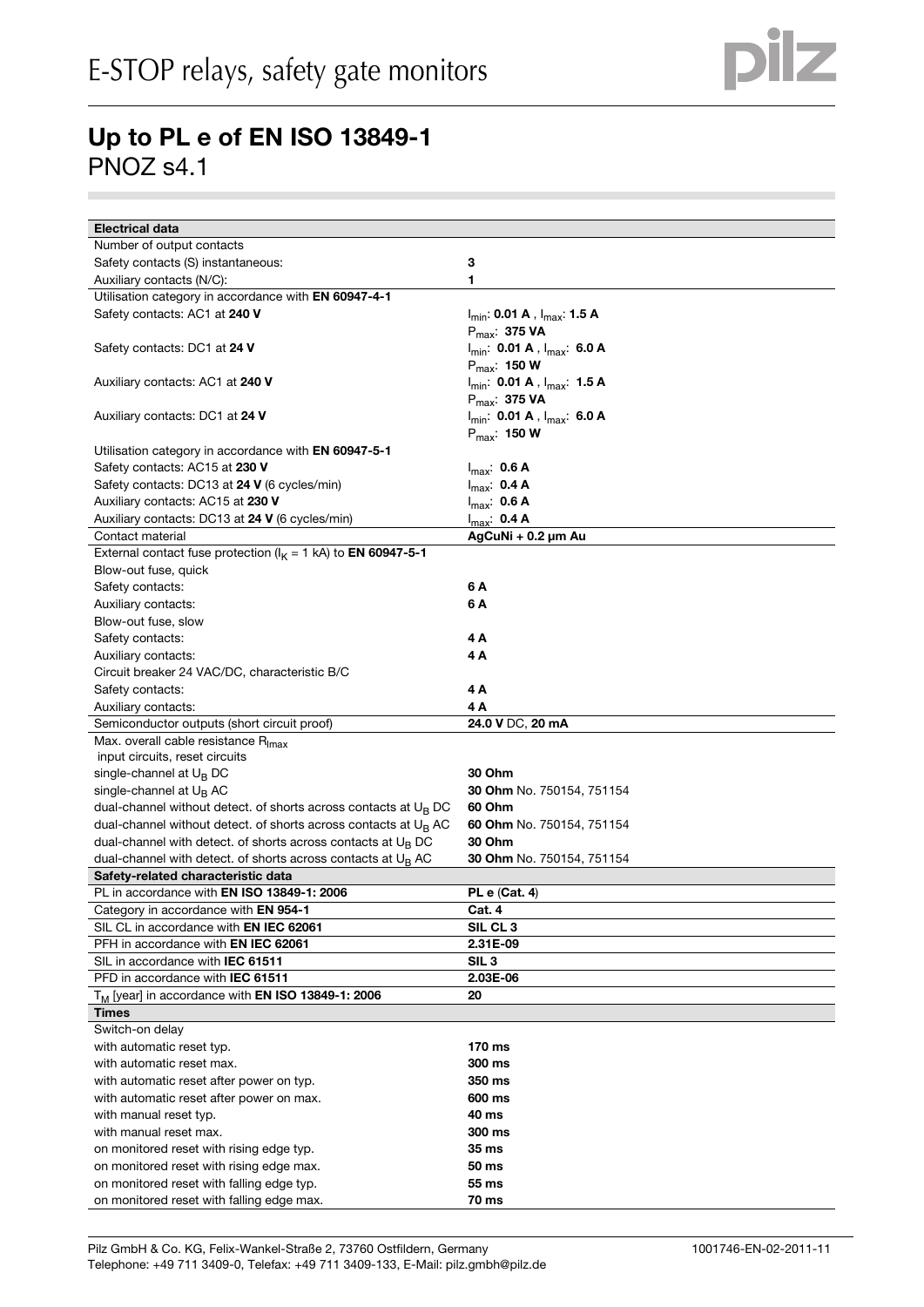| <b>Times</b>                                                   |                                                              |
|----------------------------------------------------------------|--------------------------------------------------------------|
| Delay-on de-energisation                                       |                                                              |
| with E-STOP typ.                                               | 10 <sub>ms</sub>                                             |
| with E-STOP max.                                               | <b>20 ms</b>                                                 |
| with power failure typ.                                        | 40 ms                                                        |
| with power failure max.                                        | 80 ms                                                        |
| Recovery time at max. switching frequency 1/s                  |                                                              |
| after E-STOP                                                   | 50 ms                                                        |
| after power failure                                            | 100 ms                                                       |
| Waiting period with a monitored reset                          |                                                              |
| with rising edge                                               | 120 ms                                                       |
| with falling edge                                              | 150 ms No. 750154, 751154                                    |
|                                                                | <b>250 ms</b> No. 750124, 751124                             |
| Min. start pulse duration with a monitored reset               |                                                              |
| with rising edge                                               | 30 ms                                                        |
| with falling edge                                              | 100 ms                                                       |
| Simultaneity, channel 1 and 2                                  | $\infty$                                                     |
| Supply interruption before de-energisation                     | 20 ms                                                        |
| <b>Environmental data</b>                                      |                                                              |
| <b>EMC</b>                                                     | EN 60947-5-1, EN 61000-6-2, EN 61000-6-4                     |
| Vibration to EN 60068-2-6                                      |                                                              |
| Frequency                                                      | 10 - 150 Hz                                                  |
| Amplitude                                                      | 0.35 mm                                                      |
| Climatic suitability                                           | EN 60068-2-78                                                |
| Airgap creepage in accordance with <b>EN 60947-1</b>           |                                                              |
| Pollution degree                                               | $\mathbf{2}$                                                 |
| Overvoltage category                                           | Ш                                                            |
| Rated insulation voltage                                       | 250 V                                                        |
| Rated impulse withstand voltage                                | 4.00 kV                                                      |
| Ambient temperature                                            | $-10 - 60 °C$                                                |
| Storage temperature                                            | -40 - 85 °C                                                  |
| Protection type                                                |                                                              |
| Mounting (e.g. cabinet)                                        | <b>IP54</b>                                                  |
| Housing                                                        | <b>IP40</b>                                                  |
| Terminals                                                      | <b>IP20</b>                                                  |
| <b>Mechanical data</b>                                         |                                                              |
| Housing material                                               |                                                              |
| Housing                                                        | РC                                                           |
| Front                                                          | PС                                                           |
| Cross section of external conductors with screw terminals      |                                                              |
| 1 core flexible                                                | 0.25 - 2.50 mm <sup>2</sup> , 24 - 12 AWG No. 750124, 750154 |
| 2 core, same cross section, flexible:                          |                                                              |
| with crimp connectors, without insulating sleeve               | 0.25 - 1.00 mm <sup>2</sup> , 24 - 16 AWG No. 750124, 750154 |
| without crimp connectors or with TWIN crimp connectors         | 0.20 - 1.50 mm <sup>2</sup> , 24 - 16 AWG No. 750124, 750154 |
| Torque setting with screw terminals                            | 0.50 Nm No. 750124, 750154                                   |
| Cross section of external conductors with spring-loaded termi- | 0.20 - 2.50 mm <sup>2</sup> , 24 - 12 AWG No. 751124, 751154 |
| nals: Flexible with/without crimp connectors                   |                                                              |
| Spring-loaded terminals: Terminal points per connection        | 2 No. 751124, 751154                                         |
| Stripping length                                               | 9 mm No. 751124, 751154                                      |
| <b>Dimensions</b>                                              |                                                              |
| Height                                                         | 102.0 mm No. 751124, 751154                                  |
|                                                                | 96.0 mm No. 750124, 750154                                   |
| Width                                                          | 22.5 mm                                                      |
| Depth                                                          | 120.0 mm                                                     |
| Weight                                                         | 190 g No. 750124, 751124                                     |
|                                                                | 210 g No. 750154, 751154                                     |

No. stands for order number.